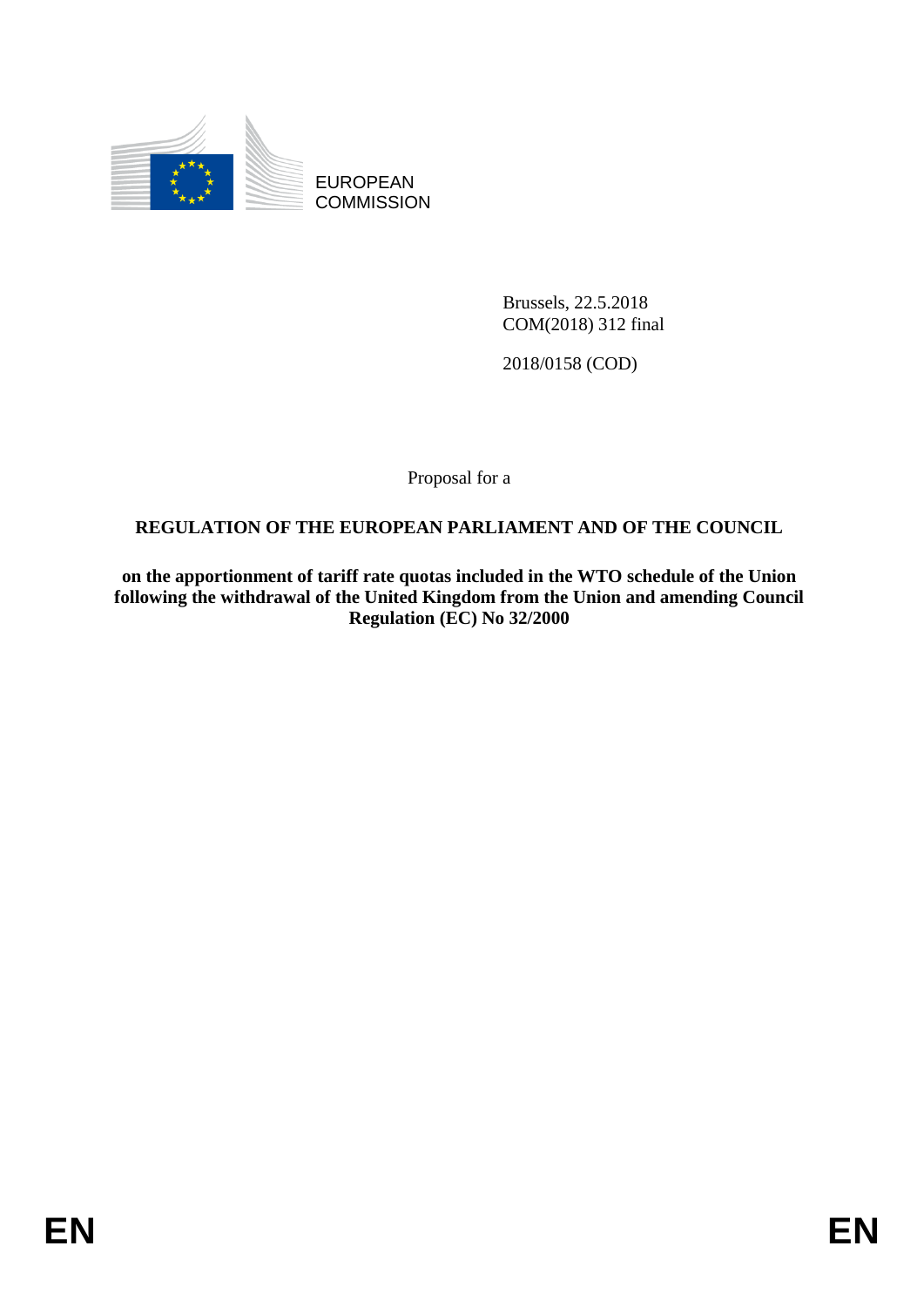## **EXPLANATORY MEMORANDUM**

### **1. CONTEXT OF THE PROPOSAL**

#### **• Reasons for and objectives of the proposal**

On 29 March 2017, the Government of the United Kingdom (UK) notified the European Council of the UK's intention to withdraw from the European Union (EU) of which it is currently a Member State. It is anticipated that the UK will cease to be a Member State of the EU as from 30 March 2019.

The UK's withdrawal from the EU has implications beyond the bilateral relationship between the EU and the UK, in particular with regard to their commitments under the Agreement Establishing the World Trade Organization (WTO). Both the EU and the UK are original Members of the WTO. When the European Community accepted the WTO Agreement and the Multilateral Trade Agreements in 1994, the schedule of concessions and commitments that was annexed to the General Agreement on Tariffs and Trade 1994 (GATT 1994) for the European Communities (the EU's WTO schedule) was thereby simultaneously annexed for the UK. The EU's schedule therefore contain commitments applicable also to the UK in its capacity as a WTO Member. As far as the EU is concerned, its concessions for goods will remain applicable to its territory, but the EU's existing quantitative commitments notably the Tariff Rate Quotas (TRQs) will require certain adjustments to reflect the UK's withdrawal from the EU.

The present quantities of the EU's WTO bound TRQs for agricultural, fish and industrial goods have been established on the basis of the UK being a Member State and forming part of that EU market. These TRQs apply to the EU market as a whole including the UK. It is therefore necessary to reflect the fact that the EU's WTO schedule will no longer apply to the UK after its withdrawal from the EU or, at the latest, after 31 December 2020 should the transitional arrangements agreed between the negotiators of the EU and of the UK as part of a Withdrawal Agreement enter into force.

The adjustment of the EU's WTO bound TRQs entails an apportionment of the existing quantities between the UK and the EU to become effective on the date the UK is no longer covered by the EU's WTO schedule.

In the interest of maintaining clarity and predictability in the multilateral trading system, the EU and the UK sent a joint letter to the whole WTO membership on 11 October 2017 setting out the main rationale and principles envisaged for this apportionment. Subsequently the EU and the UK have been actively engaging with their main trading partners in the WTO on this matter in an open and transparent manner.

In line with Article XXVIII of the GATT 1994, the EU will need to conduct negotiations with certain WTO Members affected in order to modify the EU WTO schedule where it contains TRQ volumes, by apportioning these TRQs. To this end the Commission is submitting in parallel to the Council a recommendation, accompanied by draft negotiating directives, to authorise the Commission to initiate negotiations with affected WTO Members. Negotiations will proceed with the relevant WTO Members who have been identified as having relevant market access interests as set out in Article XXVIII of the GATT 1994 (having so-called principal or substantial supplying interest or holding an initial negotiating right) under the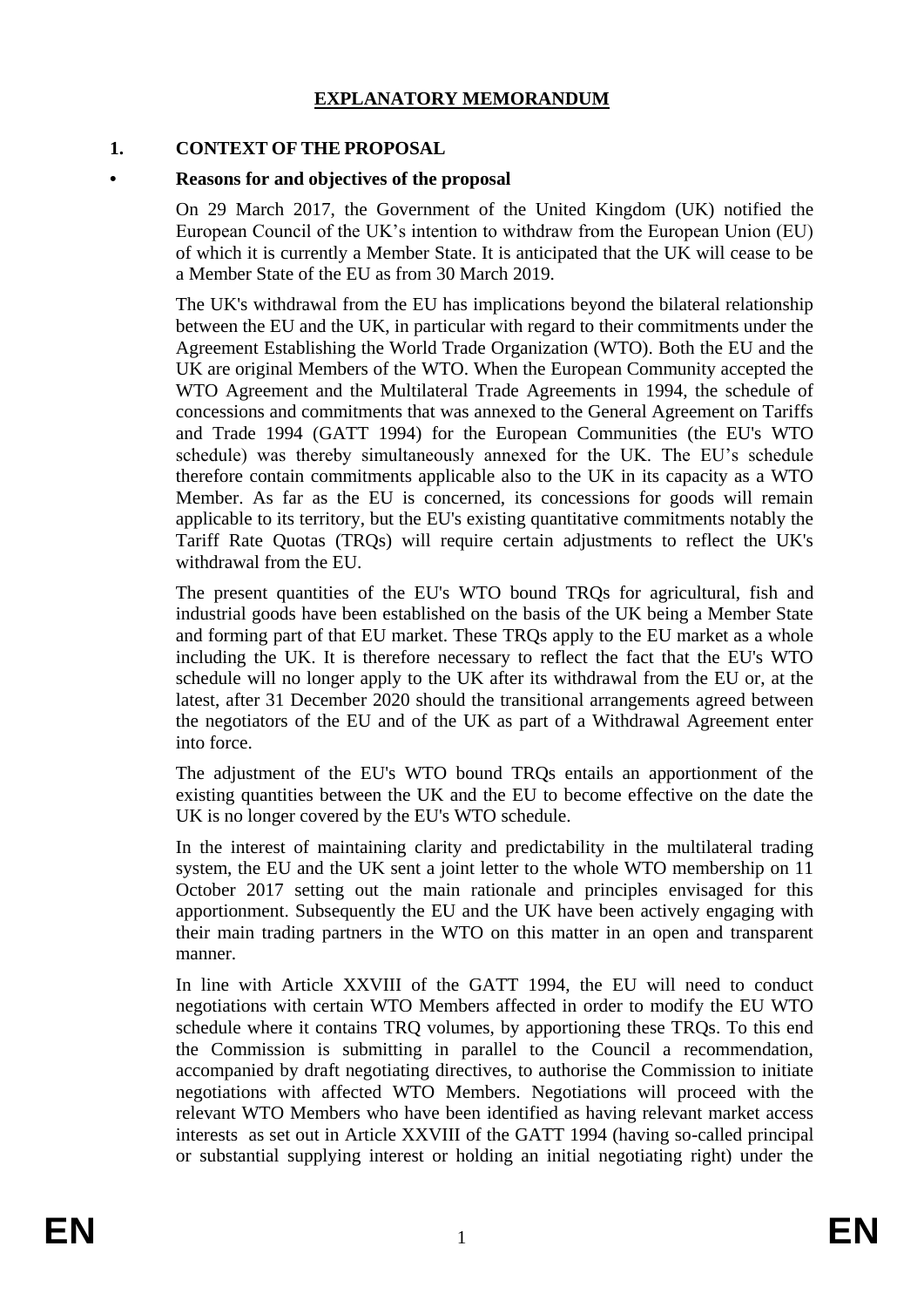individual TRQs. The UK is expected to undertake the necessary procedures with a view to setting out its own schedule of concessions and commitments annexed to the GATT 1994 including the apportioned quantitative commitments.

Given the time frame in which these negotiations will need to be conducted, it cannot be excluded that some of these negotiations with individual WTO Members under Article XXVIII of the GATT 1994 regarding one or more TRQs will not be concluded by agreement within the necessary time limits before the UK is no longer covered under the EU's WTO schedule. It is therefore necessary to ensure that, in the absence of such agreement, the EU can nevertheless proceed with the apportionment of the TRQs by modifying the WTO tariff concessions and that the Commission is given the necessary powers to consequently amend the relevant EU provisions on the opening and implementation of the relevant TRQs.

In order to ensure compatibility of this exercise with the EU's obligations under the WTO Agreement and in particular Article XXVIII of the GATT 1994, this apportionment should be based on the existing trade flows under each TRQ for a recent representative time period. A consistent approach to all TRQs, inter alia with respect to data and methodology, should be followed. Importantly, the existing overall levels of market access to the EU and UK available to other WTO Members should be maintained in line with paragraph 2 of Article XXVIII of the GATT 1994.

The Commission has used a clear and objective methodology, which was agreed jointly with the UK, in proposing an apportionment of the TRQs concerned. In a first step the UK usage share for each individual TRQ was established. The usage share (%) is the UK share of total EU imports under the TRQ over a recent representative three year period (2013-2015). In a second step this usage share was then applied to the entire scheduled TRQ volume to arrive at the UK share of a given TRQ. The EU share consists of the remainder of the TRQ in question. This means that the total volume of a given TRQ is not changed (i.e. EU27 volume = current EU28 volume – UK volume). The underlying data was extracted from the Quota2 database for TRQs administered by DG TAXUD and from the Agricultural Markets Information System ('AMIS') database for TRQs administered by DG AGRI.

In those cases where no trade was observed for a specific TRQ over the reference period, two alternative approaches were pursued to establish the UK usage share. In those cases where there is another TRQ with the exact same product definition the usage share of that identical TRQ was applied to the TRQ without observed trade over the reference period. In those cases where there is no TRQ with an identical product description the formula to calculate the usage share was applied to the EU imports in the corresponding tariff lines outside of the TRQ.

An agreement between the EU and New Zealand under Article XXIV.6 GATT subsequent to Croatia's accession to the EU was signed on 13 March 2018 and is currently still awaiting the consent of the European Parliament before its conclusion by the Council. This agreement would increase the TRQ for "Meat of sheep or goats, fresh, chilled or frozen" allocated to New Zealand (order number 092013) by 135 t so that the quantity would become 228,389 t and the corresponding future EU-27 quantity would be 114,184 t.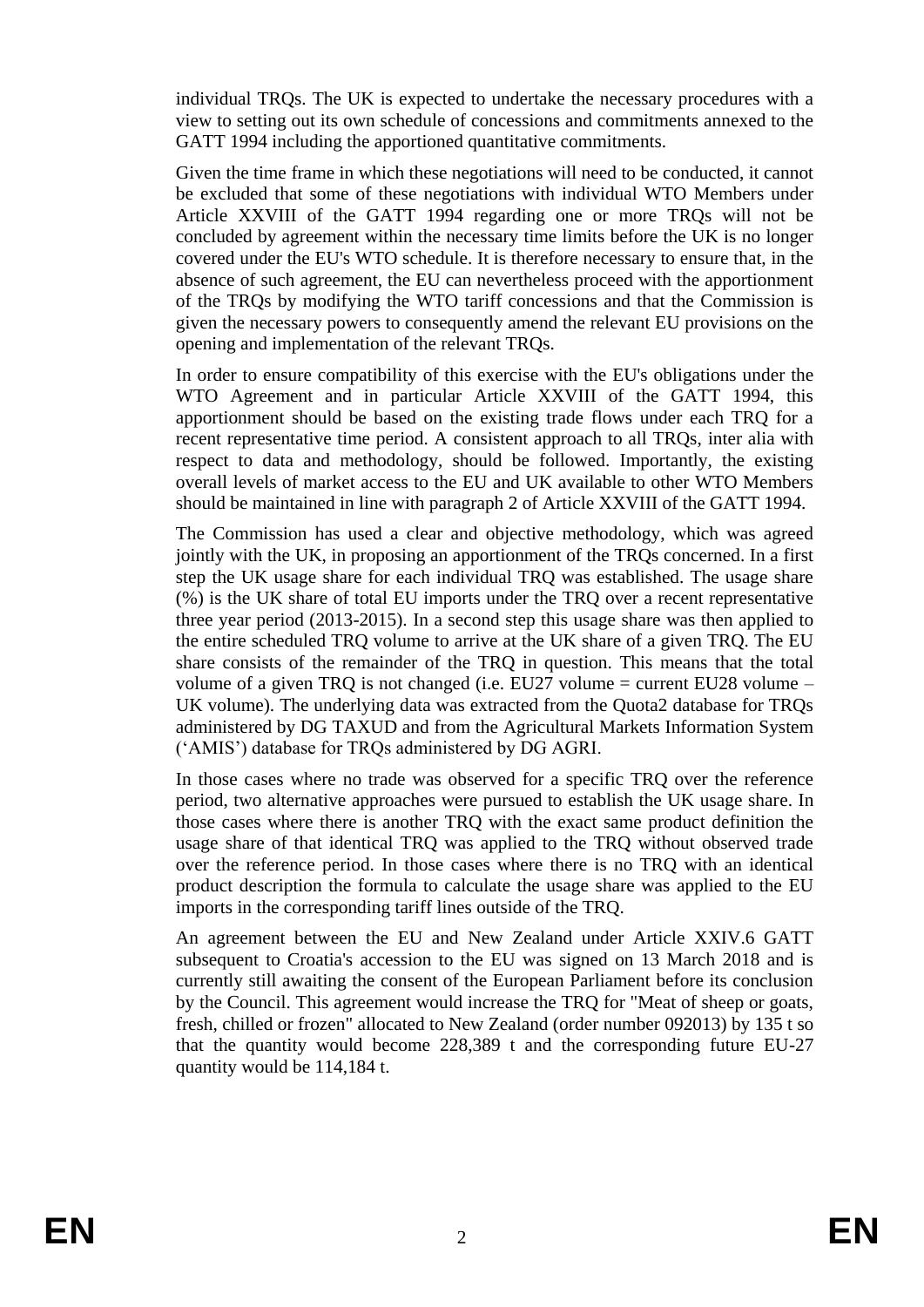## **• Consistency with existing policy provisions in the policy area**

This initiative is in line with the EUs ongoing actions to prepare for the withdrawal of the UK from the EU in an orderly manner, notably the joint EU-UK letter to the WTO Membership of 11 October 2017.

**• Consistency with other Union policies** As above.

# **2. LEGAL BASIS, SUBSIDIARITY AND PROPORTIONALITY**

### **• Legal basis**

Article 207(2) TFEU.

### **• Subsidiarity (for non-exclusive competence)**

The common commercial policy is an exclusive competence of the Union.

### **• Proportionality**

The envisaged measure is the only way of ensuring the desired result.

### **• Choice of the instrument**

A legislative act is required, as existing legislation does not provide for an empowerment to the Commission to adopt the proposed measures in the event that no agreement is reached in the WTO negotiations with individual WTO Members within the time limit of the actual UK withdrawal.

### **3. RESULTS OF EX-POST EVALUATIONS, STAKEHOLDER CONSULTATIONS AND IMPACT ASSESSMENTS**

# **• Ex-post evaluations/fitness checks of existing legislation**

Not applicable.

**• Stakeholder consultations**

Not applicable.

**• Collection and use of expertise**

Not applicable.

**• Impact assessment**

Not applicable.

**• Regulatory fitness and simplification**

Not applicable.

**• Fundamental rights**

The proposal has no impact on fundamental rights.

# **4. BUDGETARY IMPLICATIONS**

Not applicable.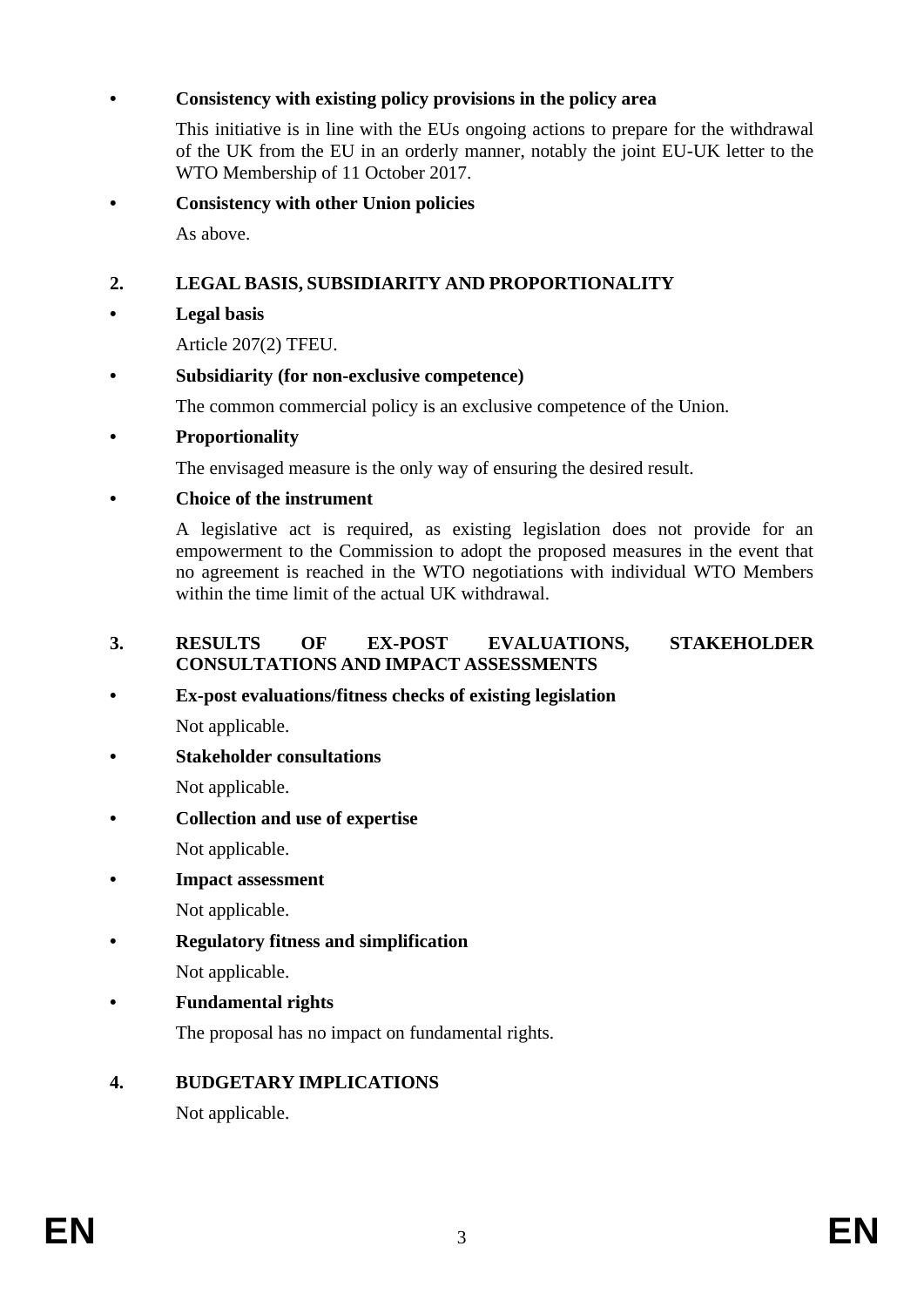### **5. OTHER ELEMENTS**

- **• Implementation plans and monitoring, evaluation and reporting arrangements** Not applicable.
- **• Explanatory documents (for directives)**

Not applicable.

# **• Detailed explanation of the specific provisions of the proposal**

Article 1 provides that TRQs figuring in the EU's WTO schedule of concessions and commitments will be apportioned between the EU and the UK. It refers to the Annex (part A and part B) for a detailed list of the TRQs and the respective EU27 apportioned amount. Article 2 provides that Part B of the Annex shall replace Annex 1 to Regulation (EC) No 32/2000, where these TRQs are currently listed. Article 3 gives the Commission an empowerment to amend the Annex to this proposed Regulation and Annex I to Regulation (EC) No 32/2000, in order to change the apportionment to cover for agreements concluded with trading partners in the meantime, for the case that following negotiations with trading partners it becomes evident that the mathematical application of the method used for the apportionment is not appropriate for a specific TRQ or for the case that other pertinent information relating to a specific TRQ comes to the knowledge of the Commission at a later stage. Article 4 provides for the modalities of use of the empowerment. Finally, Article 5 provides for the application of the Regulation, which should start on the date on which Union law ceases to apply to the UK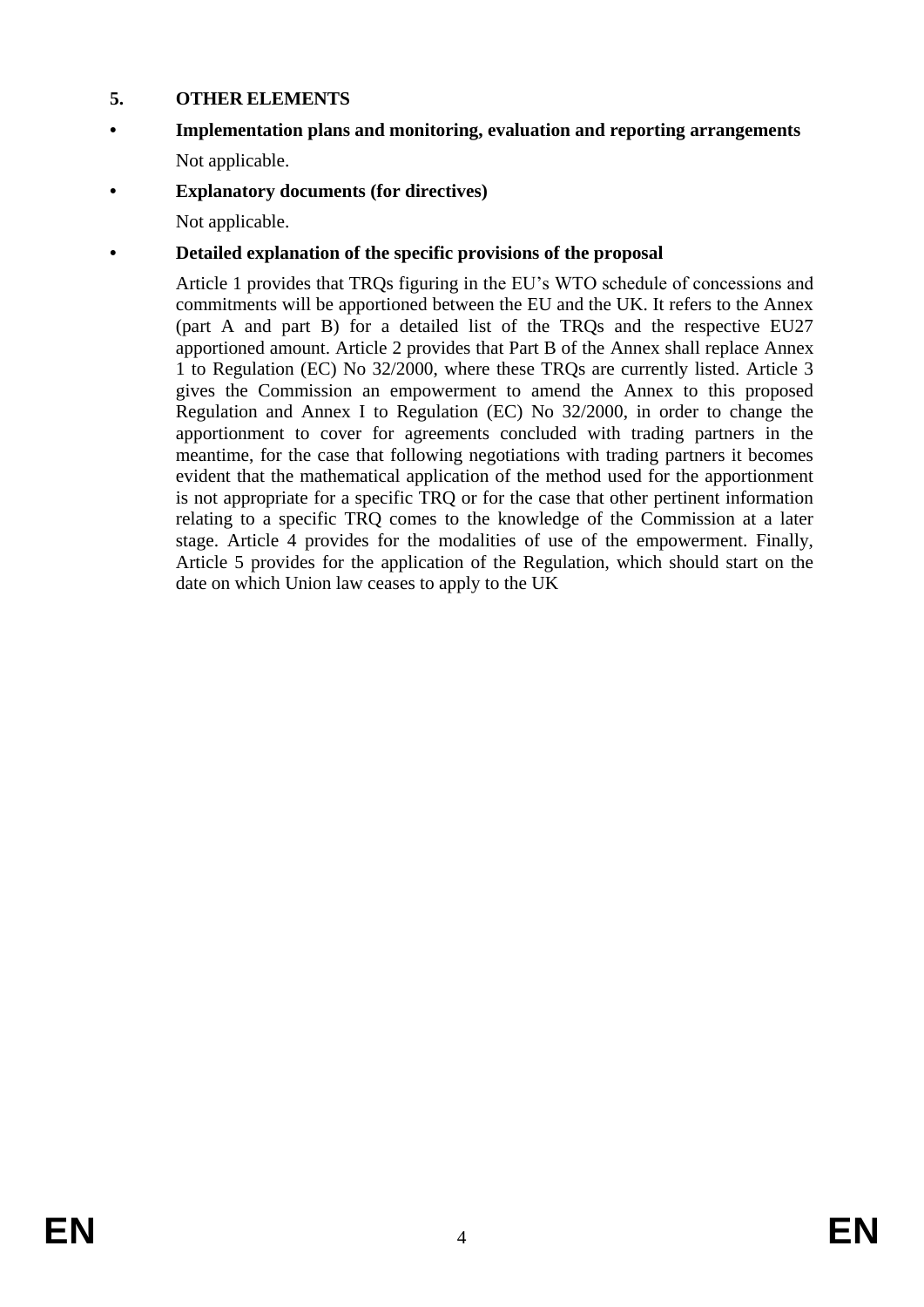#### 2018/0158 (COD)

### Proposal for a

# **REGULATION OF THE EUROPEAN PARLIAMENT AND OF THE COUNCIL**

#### **on the apportionment of tariff rate quotas included in the WTO schedule of the Union following the withdrawal of the United Kingdom from the Union and amending Council Regulation (EC) No 32/2000**

THE EUROPEAN PARLIAMENT AND THE COUNCIL OF THE UNION,

Having regard to the Treaty on the Functioning of the Union, and in particular Article 207(2) thereof,

Having regard to the proposal from the European Commission,

After transmission of the draft legislative act to the national parliaments,

Acting in accordance with the ordinary legislative procedure,

Whereas:

- (1) On 29 March 2017, the Government of the United Kingdom notified the European Council in accordance with Article 50 of the Treaty on European Union of the United Kingdom's intention to withdraw from the Union. Following this notification, negotiations have started, and are ongoing, between the United Kingdom and the Union in view of the conclusion of an agreement on the withdrawal of the United Kingdom.
- (2) The United Kingdom's withdrawal from the Union will have effects on the relations of the United Kingdom and the Union with third parties, in particular in the context of the World Trade Organization (WTO) of which both are original members.
- (3) By a letter of 11 October 2017 the Union and the United Kingdom informed other WTO Members that it was their intention that, upon leaving the Union, the United Kingdom would replicate to the extent possible its current obligations as a Member State of the Union in its new, separate, schedule of concessions and commitments on trade in goods. However, as in relation to quantitative commitments replication is not an appropriate method, the Union and the United Kingdom informed other WTO Members of their intention to ensure that other WTO Members' current market access levels would be maintained by apportioning the Union's tariff rate quotas between them.
- (4) In line with the WTO rules, such apportionment of tariff rate quotas that are part of the Union's schedule of concessions and commitments will have to occur according to Article XXVIII of the General Agreement on Tariffs and Trade 1994 ('GATT 1994'). The Union will, therefore, following completion of preliminary contacts, engage in negotiations with WTO Members having a principal or substantial supplying interest or holding an initial negotiating right in relation to each of these tariff rate quotas.
- (5) However, given the time limits imposed on this process by the negotiations on the United Kingdom's withdrawal from the Union, it is possible that agreements may not be concluded with all WTO Members concerned in relation to all of the tariff rate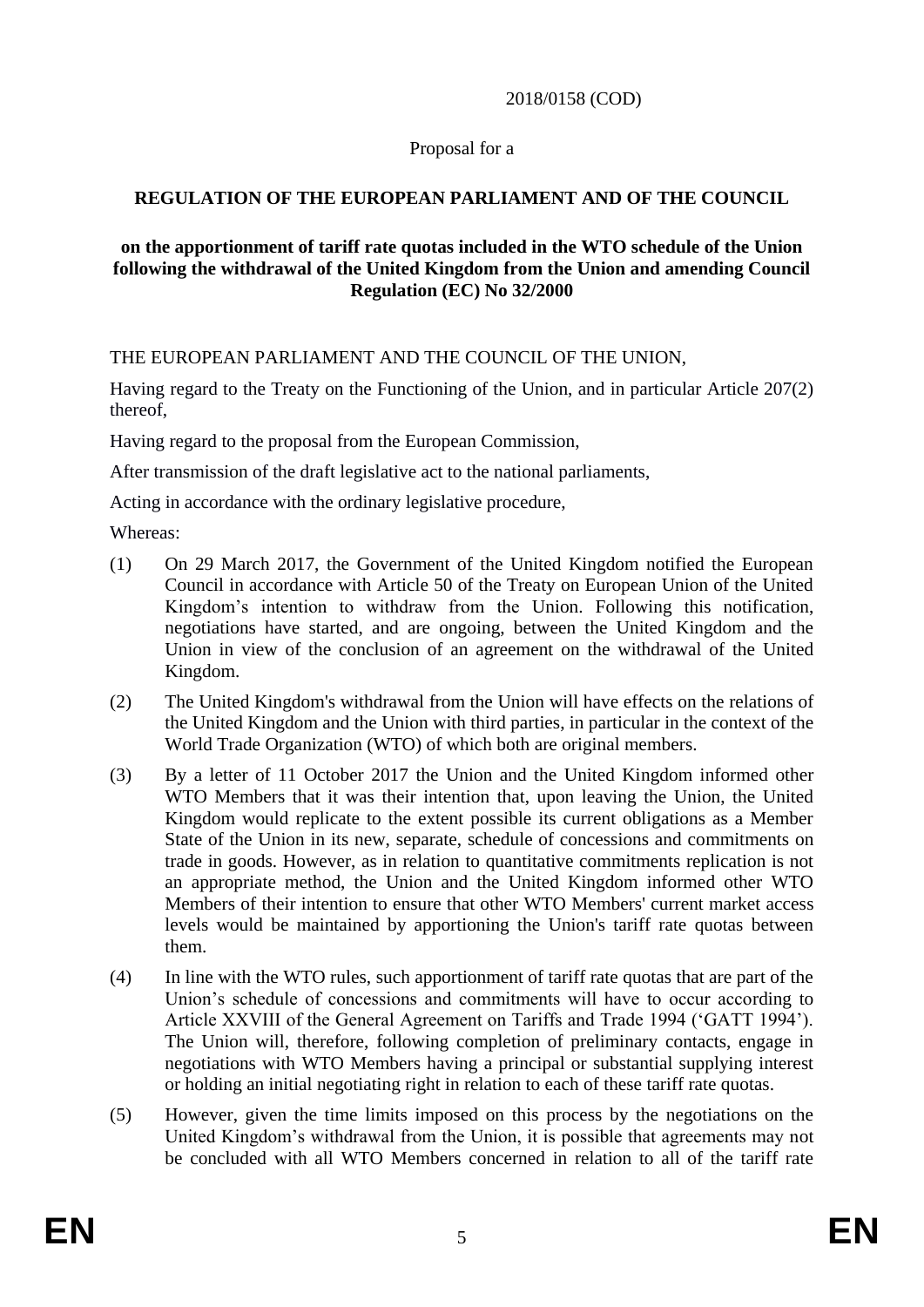quotas on the date Union's WTO schedule of concessions and commitments on trade in goods cease to apply to the United Kingdom. In view of the need to ensure legal certainty and the continuous smooth operation of imports under the tariff rate quotas to the Union and the United Kingdom it is necessary for the Union to be able to proceed unilaterally to the apportionment of the tariff rate quotas. The methodology used should be in line with the requirements of Article XXVIII of the GATT 1994.

- (6) The following methodology should therefore be used: in a first step the United Kingdom's usage share for each individual tariff rate quota should be established. The usage share, expressed as a percentage, is the United Kingdom's share of total Union imports under the tariff rate quota over a recent representative three year period. This usage share should then be applied to the entire scheduled tariff rate quota volume to arrive at the United Kingdom's share of a given tariff rate quota. The Union's share would then consist of the remainder of the tariff rate quota in question. This means the total volume of a given tariff rate quota is not changed (that is to say EU-27 volume  $=$ current EU-28 volume – United Kingdom volume). The underlying data should be extracted from the relevant Commission databases.
- (7) In those cases where no trade is observed for a specific tariff rate quota over the reference period, two alternative approaches should be pursued to establish the United Kingdom's usage share. In those cases where there is another tariff rate quota with the identical product definition, the usage share of that identical tariff rate quota should be applied to the tariff rate quota without observed trade over the reference period. In those cases where there is no tariff rate quota with an identical product definition the formula to calculate the usage share should be applied to Union imports in the corresponding tariff lines outside of the tariff rate quota.
- (8) For the agricultural TRQs concerned, Articles 184-188 of Regulation (EU) No  $1308/2013<sup>T</sup>$  provides the necessary legal basis for administration of the TRQs once apportioned by the present Regulation. For the TRQs covering fisheries, industrial and certain processed agricultural products, administration is carried out pursuant to Regulation (EC) No  $32/2000^2$ . The TRQ quantities concerned are set out in Annex I to that Regulation, which should therefore be replaced by the quantities set out in Part B of the Annex to the present Regulation.
- (9) Taking into account that negotiations with affected WTO Members will be taking place simultaneously with the ordinary legislative procedure for the adoption of this Regulation the power to adopt acts in accordance with Article 290 of the Treaty on the Functioning of the European Union should be delegated to the Commission to amend the Annex to this Regulation and Annex I to Regulation (EC) No 32/2000 with respect to the quantities of the apportioned tariff rate quotas listed therein, in order to take account of any agreements concluded or of pertinent information that it may receive in the context of these negotiations which would indicate that specific factors that were not previously known require an adjustment to the apportionment of the tariff quotas

 $\mathbf{1}$ <sup>1</sup> Regulation (EU) No 1308/2013 of the European Parliament and of the Council of 17 December 2013 establishing a common organisation of the markets in agricultural products and repealing Council Regulations (EEC) No 922/72, (EEC) No 234/79, (EC) No 1037/2001 and (EC) No 1234/2007 (OJ L 347, 20.12.2013, p. 671)

<sup>&</sup>lt;sup>2</sup> Council Regulation (EC) No 32/2000 of 17 December 1999 opening and providing for the administration of Community tariff quotas bound in GATT and certain other Community tariff quotas and establishing detailed rules for adjusting the quotas, and repealing Council Regulation (EC) No 1808/95 (OJ L 5, 8.1.2000, p. 1).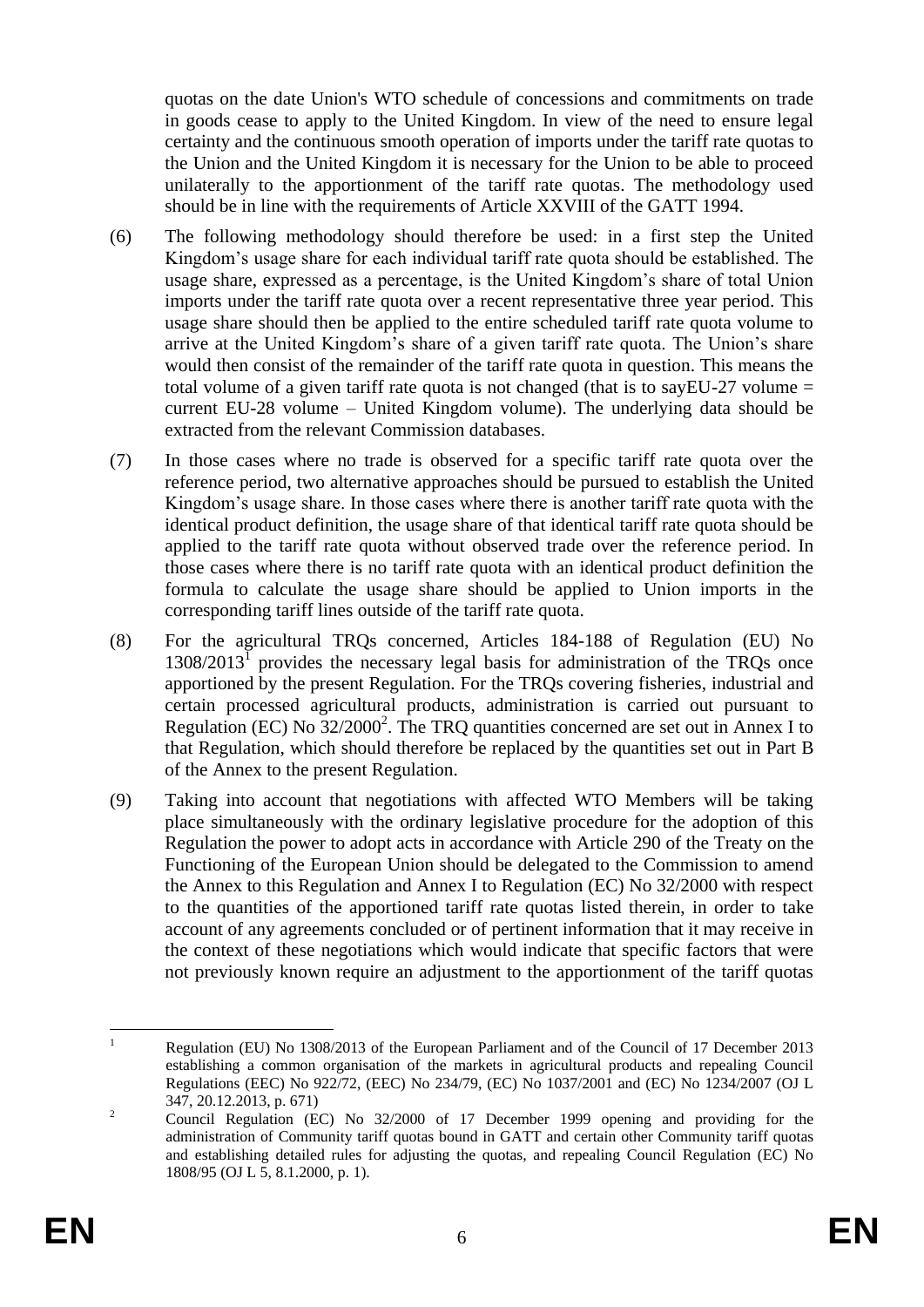between the Union and the United Kingdom. The same possibility should also be provided where such information becomes available outside such negotiations.

(10) This Regulation should apply from the moment that Union's WTO schedule ceases to apply to the United Kingdom given that from that moment both the Union and the United Kingdom need to know what their WTO obligations are. At the present stage of the withdrawal negotiations between the Union and the United Kingdom it is not possible to determine the exact date when this will happen. It should therefore be provided that this Regulation shall apply either from the date provided for in a withdrawal agreement between the Union and the United Kingdom under Article 50 of the Treaty on the European Union or from 30 March 2019, that is two years after the date of the United Kingdom's notification of its intention to withdraw from the Union in accordance with Article 50 of the Treaty on the European Union

HAVE ADOPTED THIS REGULATION:

### *Article 1*

The tariff rate quotas included in the Union's schedule of concessions and commitments annexed to the General Agreement on Tariffs and Trade 1994 shall be apportioned between the Union and the United Kingdom of Great Britain and Northern Ireland ("the United Kingdom") as follows:

- (a) as regards tariff rate quotas for agricultural products, the Union's portion shall be as set out in Part A of the Annex to this Regulation;
- (b) as regards tariff rate quotas for non-agricultural products, the Union's portion shall be as set out in Part B of the Annex to this Regulation.

# *Article 2*

Annex I to Council Regulation (EC) No 32/2000 shall be replaced by the text in Part B of the Annex to this Regulation.

#### *Article 3*

The Commission is empowered to adopt delegated acts in accordance with Article 4 to amend the Annex to this Regulation and Annex I to Regulation (EC) No 32/2000 in order to take account of the following:

- (a) any international agreement concluded by the Union under Article XXVIII of the General Agreement on Tariffs and Trade 1994 concerning the tariff rate quotas referred in those Annexes; and
- (b) pertinent information that it may receive either in the context of negotiations under Article XXVIII of the General Agreement on Tariffs and Trade 1994 or through other means.

# *Article 4*

- (1) The power to adopt delegated acts is conferred on the Commission subject to the conditions laid down in this Article.
- (2) The power to adopt delegated acts referred to in Article 3 shall be conferred on the Commission for a period of [4] years from the date of entry into force of this Regulation.